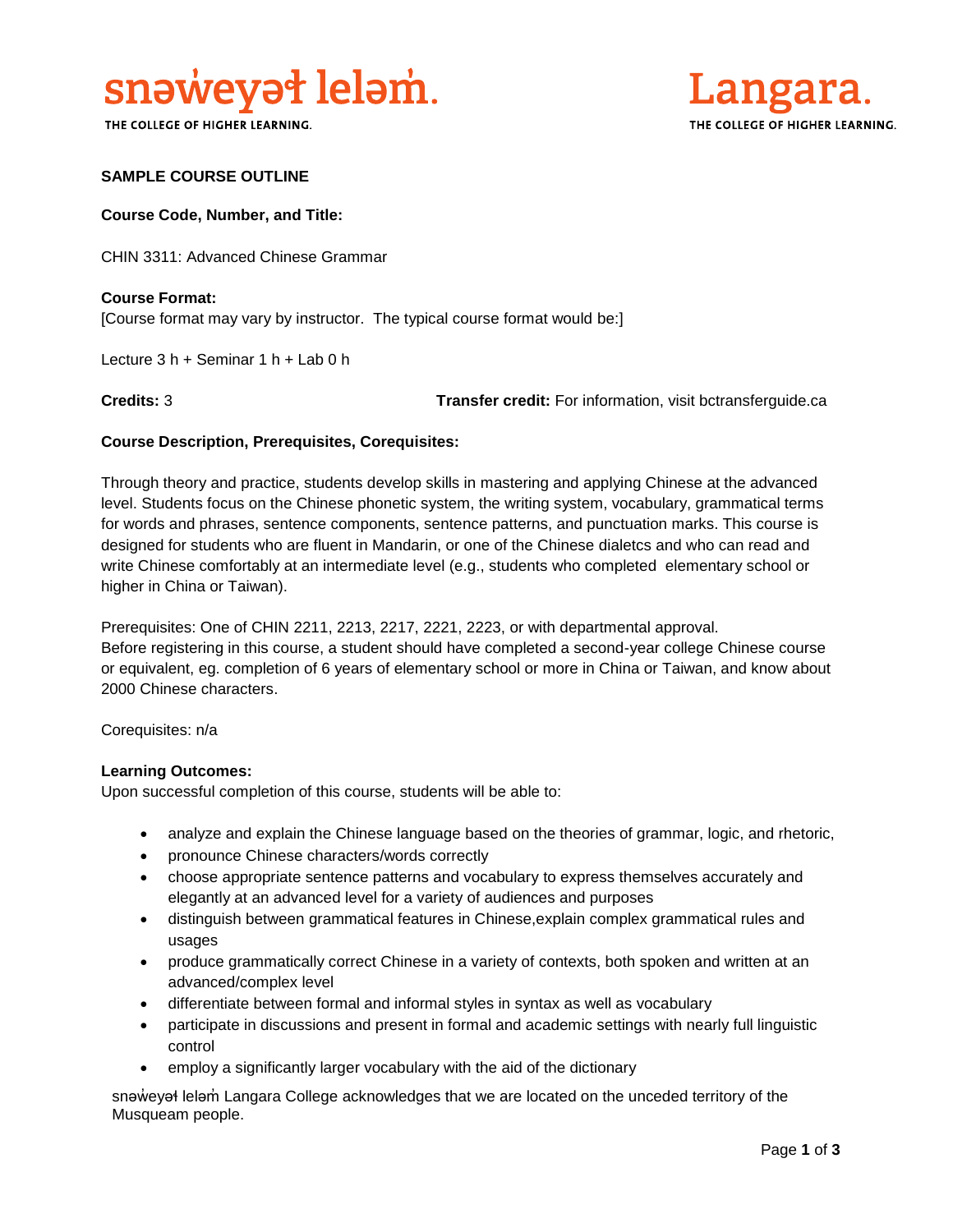

THE COLLEGE OF HIGHER LEARNING.



## **Instructor(s): TBA Office: TBA Phone: 604 323 XXXX Email: TBA**

**Office Hours: TBA** 

## **Textbook and Course Materials:**

[Textbook selection may vary by instructor. An example of texts and course materials for this course might be:}

Fang. "A Practical Chinese Grammar". Beijing Language University. 2008.

Note: *This course may use an electronic (online) instructional resource that is located outside of Canada*  for mandatory graded class work. You may be required to enter personal information, such as your name *and email address, to log in to this resource. This means that your personal information could be stored on servers located outside of Canada and may be accessed by U.S. authorities, subject to federal laws. Where possible, you may log in with an email pseudonym as long as you provide the pseudonym to me so I can identify you when reviewing your class work.* 

**Assessments and Weighting: Final Exam** 30% **Other Assessments % (An example of other assessments might be:) %**

Midterm Exam: 20% Quizzes/Tests: 20% Assignments: 10% Participation: 10% Other: 10%

**Grading System:** Letter grade Specific grading schemes will be detailed in each course section outline.

Passing grade: D

## **Topics Covered:** [Topics covered may vary by instructor. An example of topics covered might be:]

Week 1: Introduction Week 2: Phonetic System Week 3: Chinese Characters Week 4: Vocabulary Week 5: Parts of Speech I: Nouns, Verbs, Adjectives, Numerals, Measure Words, Adverbs

*This generic outline is for planning purposes only.*